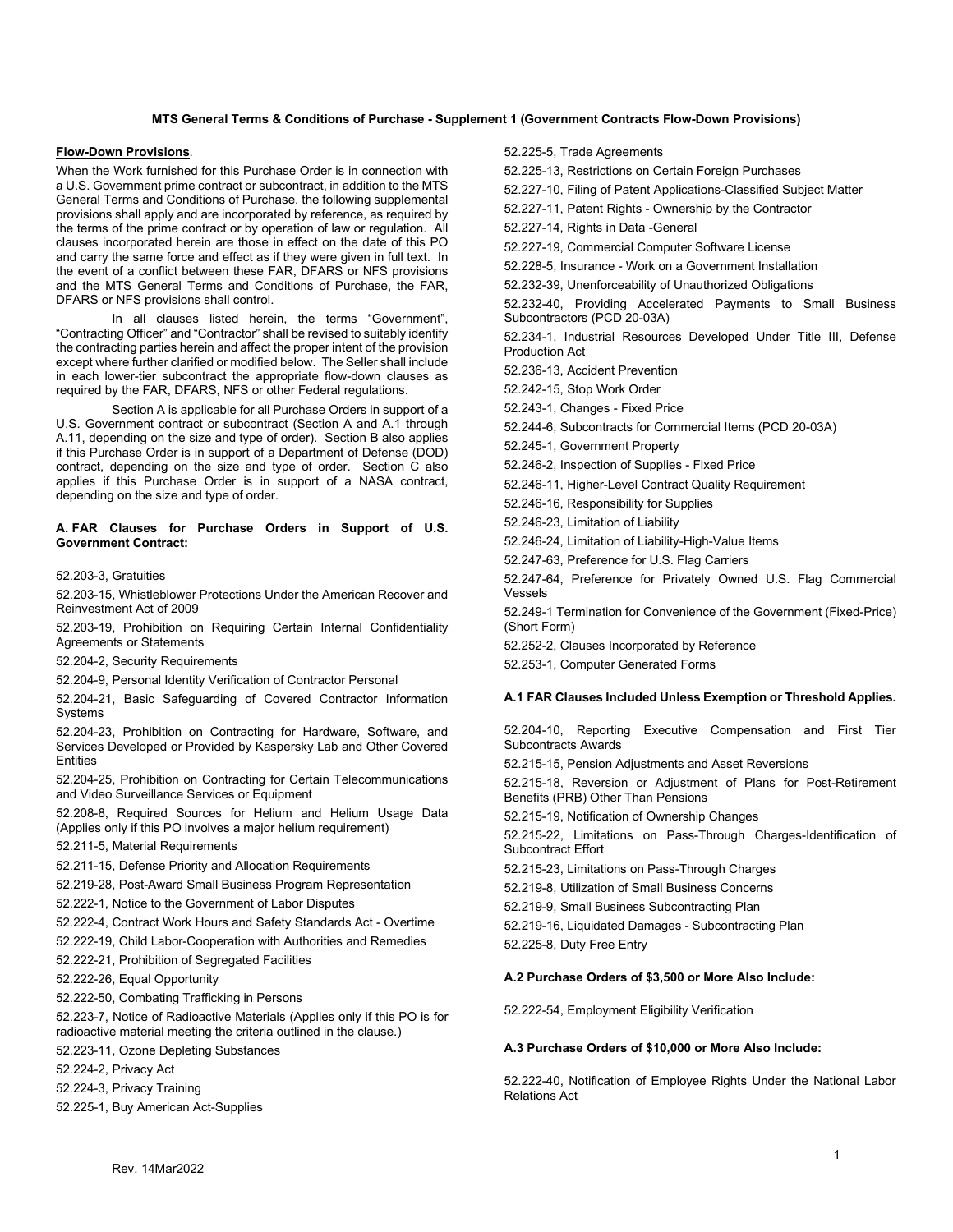52.223-18, Encouraging Contractor Policies to Ban Text Messaging While Driving

# **A.4 Purchase Orders of \$15,000 or More Also Include:**

52.222-36, Equal Opportunity for Workers with Disabilities

# **A.5 Purchase Orders of \$30,000 or More Also Include:**

52.226-6, Promoting Excess Food Donation to Nonprofit Organizations (Applies only if this PO is for food.)

## **A.6 Purchase Orders of \$35,000 or More Also Include:**

52.209-6, Protecting the Government's Interest When Subcontracting with Contractor's Debarred, Suspended or Proposed for Debarment

# **A.7 Purchase Orders of \$150,000 or More Also Include:**

52.203-7, Anti-Kickback Procedures

52.203-8, Cancellation, Rescission, Recovery of Funds For Illegal or Improper Activity

52.203-10, Price or Fee Adjustment for Illegal or Improper Activity

52.203-12, Limitation of Payments to Influence Certain Federal **Transactions** 

52.222-35, Equal Opportunity for Veterans

52.222-37, Employment Reports on Veterans

# **A.8 Purchase Orders of \$250,000 or More Also Include:**

52.203-6, Restrictions of Subcontractor Sales to the Government 52.203-17, Contractor Employee Whistleblower Rights and Requirement To Inform Employees of Whistleblower Rights

52.215-2, Audit and Records – Negotiation

52.215-14, Integrity of Unit Prices

52.227-1, Authorization and Consent (Alternate I if applicable in accordance with FAR 27.201-2(a)(s))

52.227-2, Notice and Assistance Regarding Patent and Copyright Infringement

52.248-1, Value Engineering

# **A.9 Purchase Orders of \$6,000,000 or More Also Include:**

52.203-13, Contractor Code of Business Ethics and Conduct 52.203-14, Display of Hotline Posters

# **A.10 Certifications:**

The Seller, by signing this Purchase Order, hereby certifies compliance with the following clauses:

52.203-11, Certification and Disclosure Regarding Payments to Influence Certain Federal Transactions (POs over \$150,000)

52.209-5, Certification Regarding Responsibility Matters

52.222-22, Previous Contracts and Compliance Reports

52.222-25, Affirmative Action Compliance

#### **A.11 If Purchase Order is for Commercial Items, Only the Following FAR Clauses Apply, Unless Additional FAR Clauses Are Required by Higher Level Prime Contract or Subcontract:**

52.203-13, Contractor Code of Business Ethics and Conduct (Applies if PO exceeds \$6,000,000 and has a performance period of more than 120 days)

52.203-19, Prohibition on Requiring Certain Internal Confidentiality Agreements or Statements

52.204-21, Basic Safeguarding of Covered Contractor Information Systems

52.204-23, Prohibition on Contracting for Hardware, Software, and Services Developed or Provided by Kaspersky Lab and Other Covered **Entities** 

52.204-25, Prohibition on Contracting for Certain Telecommunications and Video Surveillance Services or Equipment

52.219-8, Utilization of Small Business Concerns (Included unless exemption or threshold applies)

52.222-21, Prohibition of Segregated Facilities

52.222-26, Equal Opportunity

52.222-35, Equal Opportunity for Veterans (Applies if PO exceeds \$150,000.)

52.222-36, Equal Opportunity for Workers with Disabilities

52.222-37, Employment Reports on Veterans

52.222-40, Notification of Employee Rights Under the National Labor Relations Act (Applies if PO exceeds \$10,000, will be performed wholly or partially in the United States, and no exemption is applicable)

52.222-50, Combating Trafficking in Persons

52.224-3, Privacy Training (Applies if subcontractor will: have access to a system of records; create, collect, use, process, store, maintain, disseminate, disclose, dispose, or otherwise handle personally identifiable information; or design, develop, maintain, or operate a system of records)

52.232-40, Providing Accelerated Payments to Small Business Subcontractors (Applies if PO involves a small business concern) (PCD 20-03A)

52.247-64, Preference for Privately Owned U.S.-Flag Commercial Vessels

## **B. DFARS Clauses for POs in Support of U.S. Government Contracts for DOD:**

252.203-7000, Requirements Relating to Compensation of Former DoD **Officials** 

252.203-7002, Requirement to Inform Employees of Whistleblower **Rights** 

252.203-7003, Agency Office of the Inspector General

252.204-7000, Disclosure of Information

252.204-7008, Requirements for Contracts Involving Export Controlled Items

252.204-7010, Requirement for Contractor To Notify DoD if the Contractor's Activities are Subject to Reporting Under the U.S.- International Atomic Energy Agency Additional Protocol

252.204-7012, Safeguarding Covered Defense Information and Cyber Incident Reporting (Applies if PO will involve covered defense information.)

252.204-7014, Limitation on the Use or Disclosure of information by Litigation Support Contractors

252.204-7015, Notice of Authorized Disclosure of Information for Litigation Support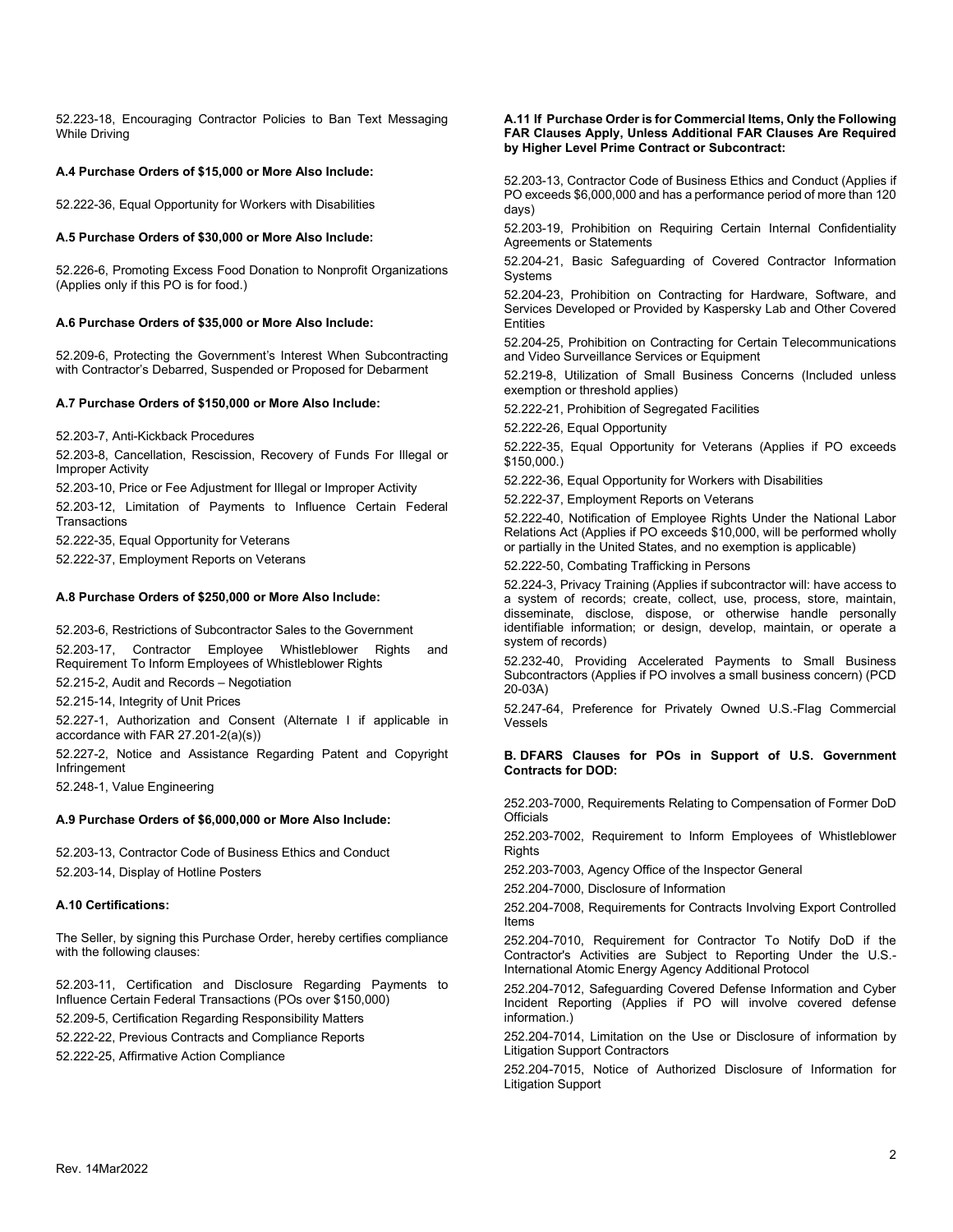252.204-7018, Prohibition on the Acquisition of Covered Defense Telecommunications Equipment or Services

252.204-7020, NIST SP 800-171 DoD Assessment Requirements.

252.208-7000, Intent to Furnish Precious Metals as Government Furnished Material

252.209-7004, Subcontracting with Firm Owned or Controlled by the Government of a Terrorist Country

252.209-7010, Critical Safety Items (Applies if PO includes one or more items designated by the design control activity as critical safety items.)

252.211-7003, Item Identification and Valuation (Applies if PO include any item(s) for which item unique identification is required.)

252.215-7008, Only One Offer

252.219-7003, Small Business Subcontracting Plan

252.219-7004, Small Business Subcontracting Plan (Test Program)

252.222-7000, Restrictions on Employment of Personnel

252.223-7001, Hazard Warning Labels

252.223-7002, Safety Precautions for Ammunition and Explosives Applies if PO is for ammunition or explosives.)

252.223-7006, Prohibition on Storage, Treatment, and Disposal of Toxic or Hazardous Materials

252.223-7007, Safeguarding Sensitive Conventional Arms, Ammunition and Explosives

252.223-7008, Prohibition on Hexavalent Chromium

252.225-7001, Buy American Act and Balance of Payments Program

252.225-7002, Qualifying Country Sources as Subcontractors

252.225-7004, Reporting of Contract Performance Outside The United States and Canada, Submission After Award

252.225-7007, Prohibition on Acquisition of United States Munitions List Items From Communist Chinese Military Companies (Applies to if PO is for items covered by the United States Munitions List or the 600 series of the Commerce Control List.)

252.225-7008, Restriction on Acquisition of Specialty Metals

252.225-7009, Restriction on Acquisition of certain Articles Containing Specialty Metals

252.225-7012, Preference for Certain Domestic Commodities

252.225-7013, Duty Free Entry

252.225-7015, Restriction on Acquisition of Hand or Measuring Tools

252.225-7016, Restriction on Acquisition of Ball and Roller Bearings (Applies only if PO is for non-commercial items.)

252.225-7021, Trade Agreements

252.225-7025, Restriction on Acquisition of Forgings (Applies only if PO is for forging items or other items that contain forging items.)

252.225-7036, Buy American - Free Trade - Balance of Payments Program

252.225-7039, Contractors performing Private Security Functions

252.225-7047, Exports by Approved Community Members in Performance of the Contract

252.225-7048, Export-Controlled Items

252.227-7013, Rights in Technical Data--Noncommercial Items

252.227-7014, Rights in Noncommercial Computer Software and Noncommercial Computer Software Documentation

252.227-7015, Technical Data--Commercial Items

252.227-7016, Rights in Bid or Proposal Information

252.227-7017, Identification and Assertion of Use, Release, or Disclosure Restrictions

252.227-7018, Rights in Noncommercial Technical Data and Computer Software - Small Business Innovative Research (SBIR) Program

252.227-7019, Validation of Asserted Restrictions - Computer Software

252.227-7025, Limitations on Use or Disclosure of Government-Furnished Information Marked with Restrictive Legends

252.227-7026, Deferred Delivery of Technical Data or Computer Software

252.227-7027, Deferred Ordering of Technical Data or Computer **Software** 

252.227-7028, Technical Data or Computer Software Previously Delivered to the Government

252.227-7030, Technical Data -Withholding of Payment

252.227-7037, Validation of Restrictive Markings on Technical Data

252.227-7038, Patent Rights - Ownership by the Contractor (Large Business)

252.227-7039, Patents - Reporting of Subject Inventions

252.228-7001, Ground and Flight Risk

252.228-7005, Accident Reporting and Investigation Involving Aircraft, Missiles and Space Launch Vehicles

252.229-7011, Reporting of Foreign Taxes – U.S. Assistance Programs 252.232-7017, Accelerating Payments to Small Business Subcontractors—Prohibition on Fees and Consideration

252.235-7003, Frequency Authorization

252.237-7010, Prohibition on Interrogation of Detainees by Contractor Personnel (Applies only if terms of agreement require subcontractor personnel to interact with detainees in the course of their duties.)

252.237-7019, Training for Contractor Personnel Interacting with Detainees (Applies only if terms of agreement require subcontractor personnel to interact with detainees in the course of their duties.)

252.237-7023, Continuation of Essential Contractor Services (Applies if PO involves essential services.)

252.239-7018, Supply Chain Risk (Applies if PO is for information technology that is (a) a covered system, (b) part of a covered system, or (c) in support of a covered system.)

252.243-7001, Pricing of Contract Modifications

252.244-7000, Subcontracts for Commercial Items and Commercial Components

252.246-7003, Notification of Potential Safety Issues

252.246-7007, Contractor Counterfeit Electronic Part Detection and Avoidance System (Applies if PO is for electronic parts or assemblies containing electronic parts.)

252.246-7008, Sources of Electronic Parts (Applies if PO is for electronic parts or assemblies containing electronic parts.)

252.247-7003, Pass-Through of Motor Carrier Fuel Surcharge Adjustment to the Cost Bearer (Applies only if PO is with motor carrier, broker, or freight forwarder.)

252.247-7022, Representation of Extent of Transportation by Sea

252.247-7023, Transportation of Supplies by Sea – Basic

# **B.1 Purchase Orders of \$250,000 or More Also Include:**

252.203-7001, Prohibition on Persons Convicted of Fraud or Other Defense Contract Related Felonies

252.223-7999, Ensuring Adequate COVID-19 Safety Protocols for Federal Contractors (PCD 2021-O0009) (Applies to POs for services and construction and only to the extent that Executive Order 14042 implementation is enforced)

252.215-7010, Requirements for Certified Cost or Pricing Data and Data Other Than Certified Cost or Pricing Data

252.249-7002, Notification of Anticipated Contract Termination or Reduction